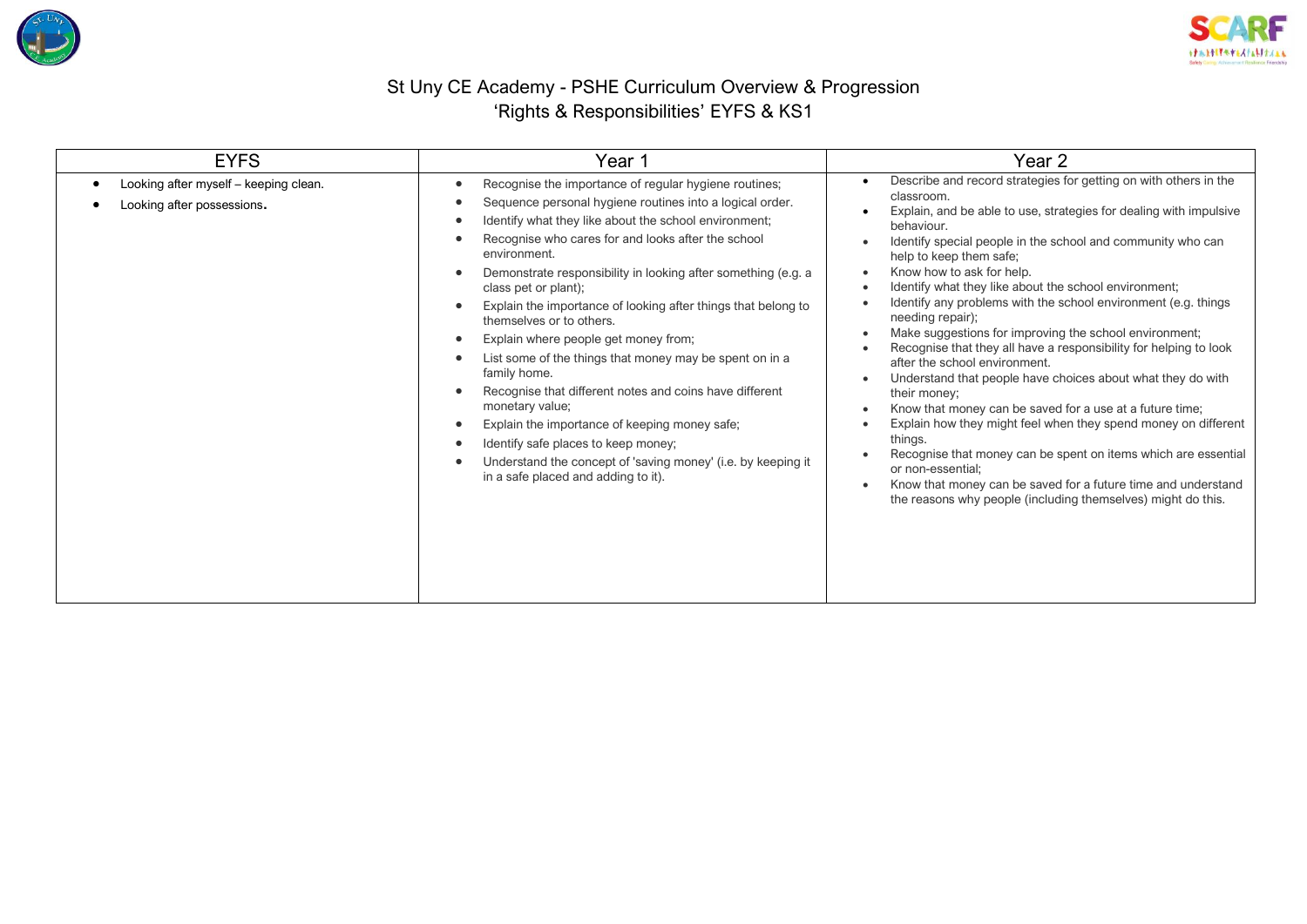



## St Uny CE Academy - PSHE Curriculum Overview & Progression

## 'Rights & Responsibilities' KS2

| Year <sub>3</sub>                                                                                                                                                                                                                                                                                                                                                                                                                                                                                                                                                                                                                                                                                                                                                                                                                                                                                                                                                                                                                                                                                                                                                                                                                | Year 4                                                                                                                                                                                                                                                                                                                                                                                                                                                                                                                                                                                                                                                                                                                                                                                                                                                                                                                                                                                                                                                                                                                                                                                                                                                                                                                                                                                                                                                                                | $$ g $$ co $\infty$ , $$ copo $$ c $$ c $$<br>Year <sub>5</sub>                                                                                                                                                                                                                                                                                                                                                                                                                                                                                                                                                                                                                                                                                                                                                                                                                                                                                                                                                                                                                                                                                                                                                                                                                | Year <sub>6</sub>                                                                                                                                                                                                                                                                                                                                                                                                                                                                                                                                                                                                                                                                                                                                                                                                                                                                                                                                                                                                                                                                                                                                                                                                                                                                                                                                                                                                                                                                                                                                                                                                                                         |
|----------------------------------------------------------------------------------------------------------------------------------------------------------------------------------------------------------------------------------------------------------------------------------------------------------------------------------------------------------------------------------------------------------------------------------------------------------------------------------------------------------------------------------------------------------------------------------------------------------------------------------------------------------------------------------------------------------------------------------------------------------------------------------------------------------------------------------------------------------------------------------------------------------------------------------------------------------------------------------------------------------------------------------------------------------------------------------------------------------------------------------------------------------------------------------------------------------------------------------|---------------------------------------------------------------------------------------------------------------------------------------------------------------------------------------------------------------------------------------------------------------------------------------------------------------------------------------------------------------------------------------------------------------------------------------------------------------------------------------------------------------------------------------------------------------------------------------------------------------------------------------------------------------------------------------------------------------------------------------------------------------------------------------------------------------------------------------------------------------------------------------------------------------------------------------------------------------------------------------------------------------------------------------------------------------------------------------------------------------------------------------------------------------------------------------------------------------------------------------------------------------------------------------------------------------------------------------------------------------------------------------------------------------------------------------------------------------------------------------|--------------------------------------------------------------------------------------------------------------------------------------------------------------------------------------------------------------------------------------------------------------------------------------------------------------------------------------------------------------------------------------------------------------------------------------------------------------------------------------------------------------------------------------------------------------------------------------------------------------------------------------------------------------------------------------------------------------------------------------------------------------------------------------------------------------------------------------------------------------------------------------------------------------------------------------------------------------------------------------------------------------------------------------------------------------------------------------------------------------------------------------------------------------------------------------------------------------------------------------------------------------------------------|-----------------------------------------------------------------------------------------------------------------------------------------------------------------------------------------------------------------------------------------------------------------------------------------------------------------------------------------------------------------------------------------------------------------------------------------------------------------------------------------------------------------------------------------------------------------------------------------------------------------------------------------------------------------------------------------------------------------------------------------------------------------------------------------------------------------------------------------------------------------------------------------------------------------------------------------------------------------------------------------------------------------------------------------------------------------------------------------------------------------------------------------------------------------------------------------------------------------------------------------------------------------------------------------------------------------------------------------------------------------------------------------------------------------------------------------------------------------------------------------------------------------------------------------------------------------------------------------------------------------------------------------------------------|
| Define what a volunteer is:<br>Identify people who are volunteers<br>in the school community;<br>Recognise some of the reasons                                                                                                                                                                                                                                                                                                                                                                                                                                                                                                                                                                                                                                                                                                                                                                                                                                                                                                                                                                                                                                                                                                   | Explain how different people in the<br>$\bullet$<br>school and local community help them<br>stay healthy and safe;<br>Define what is meant by 'being<br>$\bullet$                                                                                                                                                                                                                                                                                                                                                                                                                                                                                                                                                                                                                                                                                                                                                                                                                                                                                                                                                                                                                                                                                                                                                                                                                                                                                                                     | Identify, write and discuss issues currently<br>$\bullet$<br>in the media concerning health and<br>wellbeing;<br>Express their opinions on an issue<br>$\bullet$                                                                                                                                                                                                                                                                                                                                                                                                                                                                                                                                                                                                                                                                                                                                                                                                                                                                                                                                                                                                                                                                                                               | Define the terms 'fact', 'opinion', 'biased' and<br>$\bullet$<br>'unbiased', explaining the difference between<br>them:<br>Describe the language and techniques that<br>$\bullet$                                                                                                                                                                                                                                                                                                                                                                                                                                                                                                                                                                                                                                                                                                                                                                                                                                                                                                                                                                                                                                                                                                                                                                                                                                                                                                                                                                                                                                                                         |
| why people volunteer, including<br>mental health and wellbeing<br>benefits to those who volunteer.<br>Identify key people who are<br>responsible for them to stay safe<br>and healthy;<br>Suggest ways they can help these<br>people.<br>Understand the difference<br>between 'fact' and 'opinion';<br>Understand how an event can be<br>perceived from different<br>viewpoints;<br>Plan, draft and publish a recount<br>$\bullet$<br>using the appropriate language.<br>Define what is meant by the<br>environment;<br>Evaluate and explain different<br>methods of looking after the school<br>environment;<br>Devise methods of promoting their<br>$\bullet$<br>priority method.<br>Understand the terms 'income',<br>$\bullet$<br>'saving' and 'spending';<br>Recognise that there are times we<br>can buy items we want and times<br>when we need to save for items;<br>Suggest items and services around<br>$\bullet$<br>the home that need to be paid for<br>(e.g. food, furniture, electricity etc.)<br>Explain that people earn their<br>$\bullet$<br>income through their jobs;<br>Understand that the amount<br>people get paid is due to a range<br>of factors (skill, experience,<br>training, responsibility etc.) | responsible';<br>Describe the various responsibilities of<br>those who help them stay healthy and<br>safe:<br>Suggest ways they can help the people<br>$\bullet$<br>who keep them healthy and safe.<br>Understand that humans have rights and<br>$\bullet$<br>also responsibilities;<br>Identify some rights and also<br>$\bullet$<br>responsibilities that come with these.<br>Understand the reason we have rules;<br>$\bullet$<br>Suggest and engage with ways that they<br>$\bullet$<br>can contribute to the decision-making<br>process in school (e.g. through pupil<br>voice/school council);<br>Recognise that everyone can make a<br>$\bullet$<br>difference within a democratic process.<br>Define the word <i>influence</i> :<br>$\bullet$<br>Recognise that reports in the media can<br>$\bullet$<br>influence the way they think about an<br>topic;<br>Form and present their own opinions<br>based on factual information and express<br>or present these in a respectful and<br>courteous manner.<br>Explain the role of the bystander and<br>$\bullet$<br>how it can influence bullying or other<br>anti-social behaviour;<br>Recognise that they can play a role in<br>$\bullet$<br>influencing outcomes of situations by<br>their actions.<br>Understand some of the ways that<br>various national and international<br>environmental organisations work to help<br>take care of the environment;<br>Understand and explain the value of this<br>$\bullet$<br>work. | concerning health and wellbeing;<br>Make recommendations on an issue<br>$\bullet$<br>concerning health and wellbeing.<br>Understand the difference between a fact<br>and an opinion;<br>Understand what biased reporting is and<br>$\bullet$<br>the need to think critically about things we<br>read.<br>Define the differences between<br>$\bullet$<br>responsibilities, rights and duties;<br>Discuss what can make them difficult to<br>$\bullet$<br>follow:<br>Identify the impact on individuals and the<br>$\bullet$<br>wider community if responsibilities are not<br>carried out.<br>Explain what we mean by the terms<br>voluntary, community and pressure<br>(action) group;<br>Give examples of voluntary groups, the<br>kind of work they do and its value.<br>State the costs involved in producing and<br>$\bullet$<br>selling an item;<br>Suggest questions a consumer should<br>$\bullet$<br>ask before buying a product.<br>Define the terms loan, credit, debt and<br>$\bullet$<br>interest:<br>Suggest advice for a range of situations<br>$\bullet$<br>involving personal finance.<br>Explain some of the areas that local<br>councils have responsibility for;<br>Understand that local councillors are<br>elected to represent their local<br>community. | make up a biased report;<br>Analyse a report also extract the facts from it.<br>$\bullet$<br>Know the legal age (and reason behind these)<br>$\bullet$<br>for having a social media account;<br>Understand why people don't tell the truth<br>$\bullet$<br>and often post only the good bits about<br>themselves, online;<br>Recognise that people's lives are much more<br>$\bullet$<br>balanced in real life, with positives and<br>negatives.<br>Explain some benefits of saving money;<br>$\bullet$<br>Describe the different ways money can be<br>$\bullet$<br>saved, outlining the pros and cons of each<br>method;<br>Describe the costs that go into producing an<br>$\bullet$<br>item;<br>Suggest sale prices for a variety of items,<br>$\bullet$<br>taking into account a range of factors;<br>Explain what is meant by the term interest.<br>$\bullet$<br>Recognise and explain that different jobs have<br>$\bullet$<br>different levels of pay and the factors that<br>influence this:<br>Explain the different types of tax (income tax<br>$\bullet$<br>and VAT) which help to fund public services;<br>Evaluate the different public services and<br>$\bullet$<br>compare their value.<br>Explain what we mean by the terms voluntary,<br>$\bullet$<br>community and pressure (action) group;<br>Describe the aim, mission statement, activity<br>$\bullet$<br>and beneficiaries of a chosen voluntary,<br>community or action group.<br>Explain what is meant by living in an<br>$\bullet$<br>environmentally sustainable way;<br>Suggest actions that could be taken to live in<br>$\bullet$<br>a more environmentally sustainable way. |
|                                                                                                                                                                                                                                                                                                                                                                                                                                                                                                                                                                                                                                                                                                                                                                                                                                                                                                                                                                                                                                                                                                                                                                                                                                  | Define the terms 'income' and<br>'expenditure':                                                                                                                                                                                                                                                                                                                                                                                                                                                                                                                                                                                                                                                                                                                                                                                                                                                                                                                                                                                                                                                                                                                                                                                                                                                                                                                                                                                                                                       |                                                                                                                                                                                                                                                                                                                                                                                                                                                                                                                                                                                                                                                                                                                                                                                                                                                                                                                                                                                                                                                                                                                                                                                                                                                                                |                                                                                                                                                                                                                                                                                                                                                                                                                                                                                                                                                                                                                                                                                                                                                                                                                                                                                                                                                                                                                                                                                                                                                                                                                                                                                                                                                                                                                                                                                                                                                                                                                                                           |